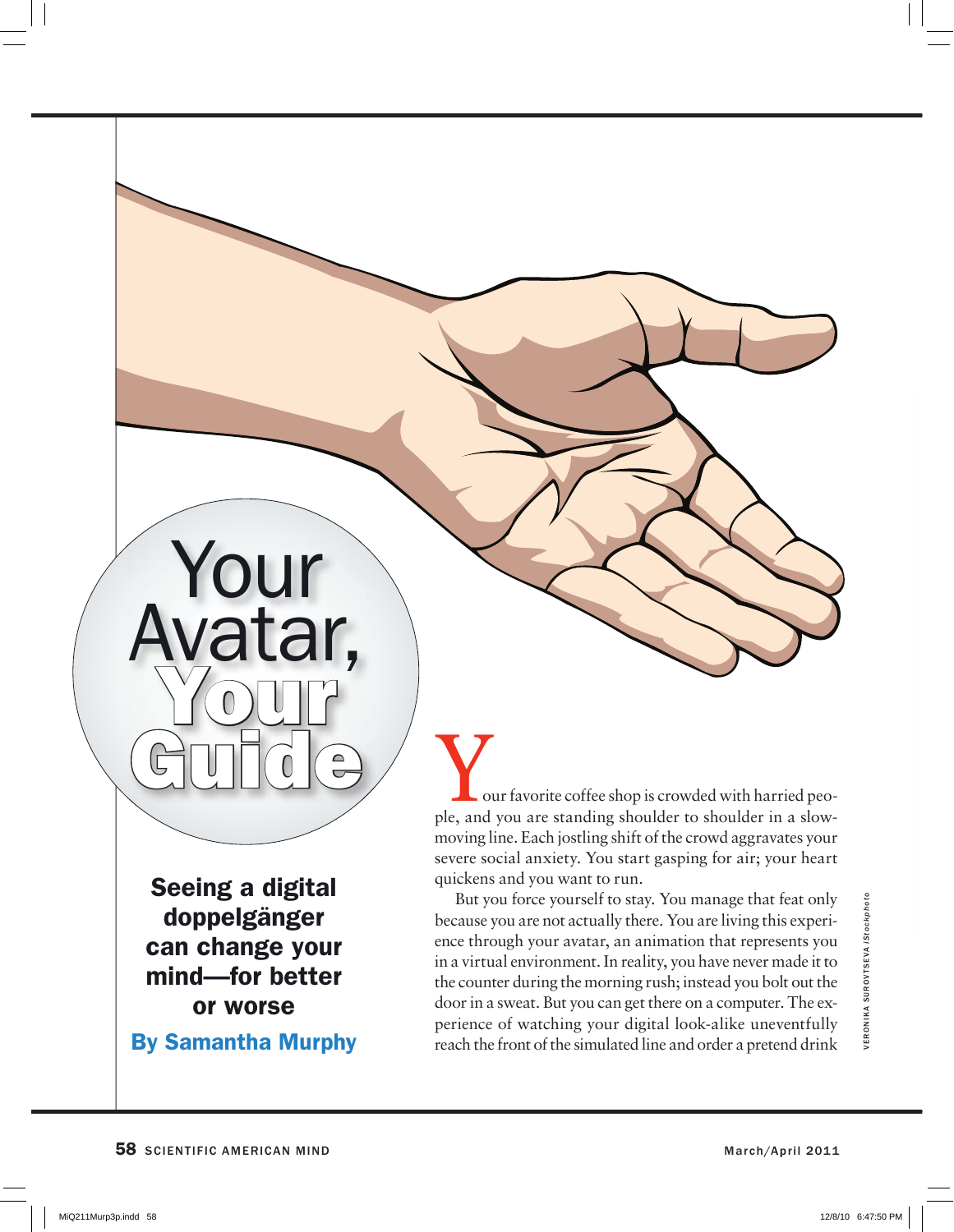Researchers at Stanford University created a doppelgänger avatar (*right*) of an undergraduate lab assistant, Felix Chang (*left*). Chang also built a fantastical avatar (*center*) to represent him in the virtual-world Second Life.



is real enough, research suggests, to help you learn to cope with similar situations in the actual world.

Often avatars do not look anything like the people controlling them; in virtual setups such as World of Warcraft, they may be monsters, elves or other mythical creatures. But through the use of digital photographs, avatars can come eerily close to the appearance of their users. And such look-alikes can have powerful effects on us.

Recent studies have demonstrated that watching an avatar that resembles you can influence your thoughts, feelings and actions, often for the better—a phenomenon dubbed the "doppelgänger effect." A mere three to five minutes of watching this digital representation of you—a kind of walking, talking photograph—can literally change your mind, improving your behavior in a social situation, calming your anxieties, swaying your views of a person or product, and helping you make better lifestyle or financial decisions.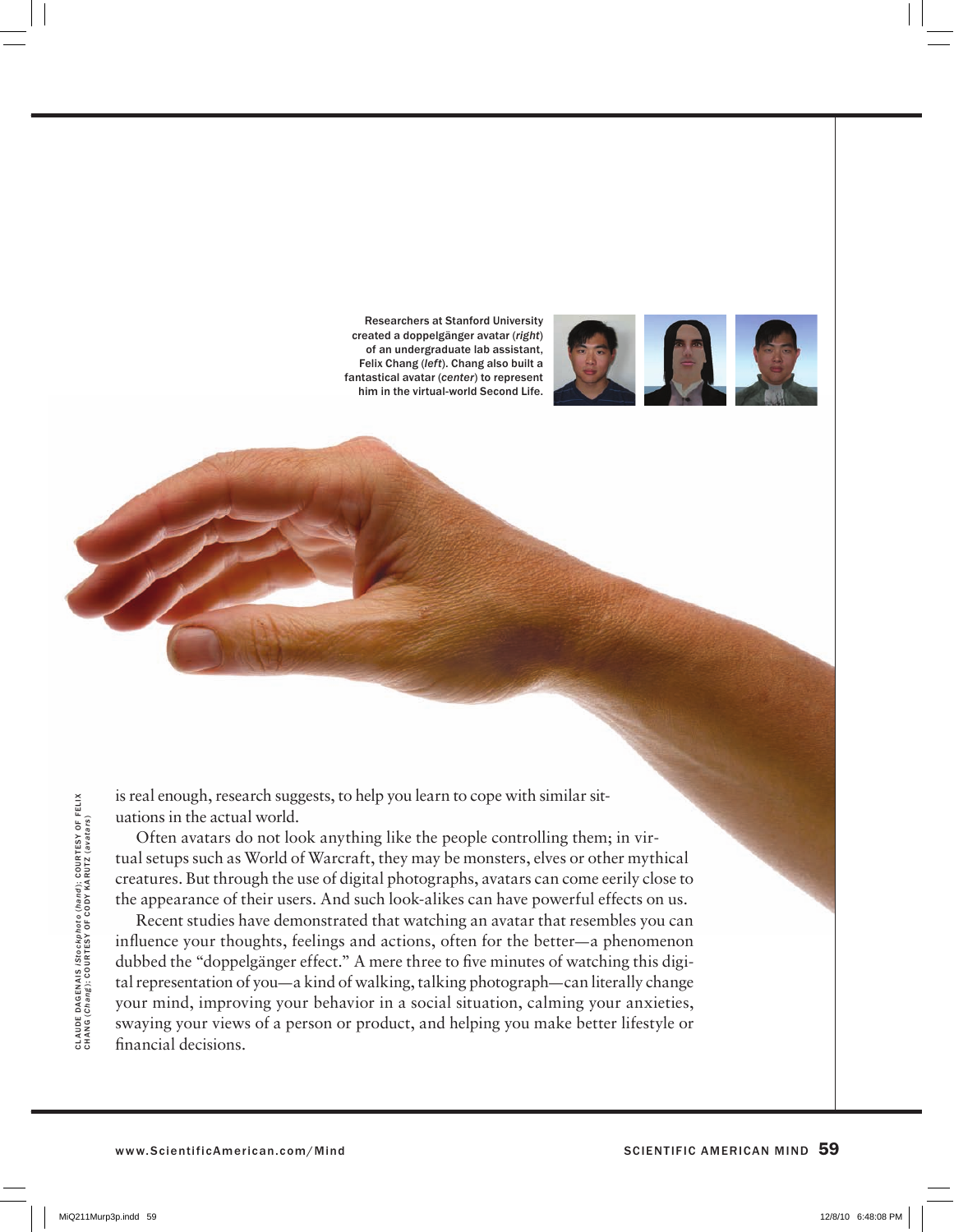



The author (*top*) fashioned a dark-haired female character to act on her behalf in the 3-D fantasy world Second Life.

### Living Virtually

History shows us precursors of today's doppelgänger effect. For decades, if not centuries, educators and psychotherapists have used puppets and dolls to demonstrate appropriate or new behaviors to students and patients. Digital puppets—avatars, in other words—emerged in the early 1980s, when virtual personas appeared in television, movies and video games. Earlier in this decade, games such as The Sims and Second Life featured more realistic avatars that resembled people and could be customized.

Brain-imaging research suggests that people project themselves onto these avatars. In a study presented at the 2009 Society for Neuroscience meeting, social neuroscientist Kristina Caudle of Dartmouth College and her colleagues analyzed the brain activity of 15 hardcore gamers who spent an average of 23 hours a week as their avatars in World of Warcraft. When the gamers were given information about their avatars, their brains showed significantly more activity in a region called the medial prefrontal cortex [*see illustration at right*] than when they were thinking about people close to them, such as a best friend. The medial prefrontal cortex is concerned with processing high-priority "self-relevant" information. "This suggests that you're recruiting similar parts of the brain when you're thinking about the digital representation of yourself as you are when you're thinking of the real-life version of yourself," Caudle says. What is more, we remember information pertaining to ourselves better than we remember other types of data, which suggests that avatars can be a powerful learning tool.

Exposure to doppelgänger avatars, as opposed to the more fantastic kind, is likely to amplify this effect. According to a decades-old theory put forth by psychologist Albert Bandura of Stanford University,

### FAST FACTS Animations on Our Minds

Through the use of digital photographs, doppelgänger avatars can come eerily close to the looks of their users and in doing so exert powerful effects on them.

Just three to five minutes of watching your digital double can improve your social skills, calm your anxieties and help you make better lifestyle or financial decisions.

> 3>> Doppelgänger avatars can imbue users with new preferences and false memories.



When people think about themselves (*top*), they recruit brain regions similar to those activated when they process information about their avatars (*bottom*). Both situations elicit activity in the medial prefrontal cortex (*lower left, yellow* and *orange*), which is concerned with "self-relevant" information.

people learn from models, and the more the learner identifies with the model, the more effective the teaching. "These [doppelgänger] models work because they capitalize on something psychology has known for a long time," says Jesse Fox, a communications researcher at Ohio State University.

Doppelgängers can be as simple as a flat, stationary, stone-faced cartoon picture or as complex as a three-dimensional, emoting and interacting projection. Rather than a cartoon tweaked until it sort of resembles you, this latter type of animated replica bears your visage. It is built by wrapping a digital photo of your face around a 3-D head and then attaching that construction to a generic male or female cartoon body.

## Digital Self-Help

Doppelgänger avatars allow you to see yourself perform a desired action, live out a fantasy or take on a slimmer, fatter or older form. For instance, they can help people to make smarter decisions about money. In a study currently in press, psychologist Hal Ersner-Hershfield, now at Northwestern University, and his colleagues created look-alike avatars of 50 participants whom they had digitally aged to 70 years old. Each user "inhabited" his or her avatar and peered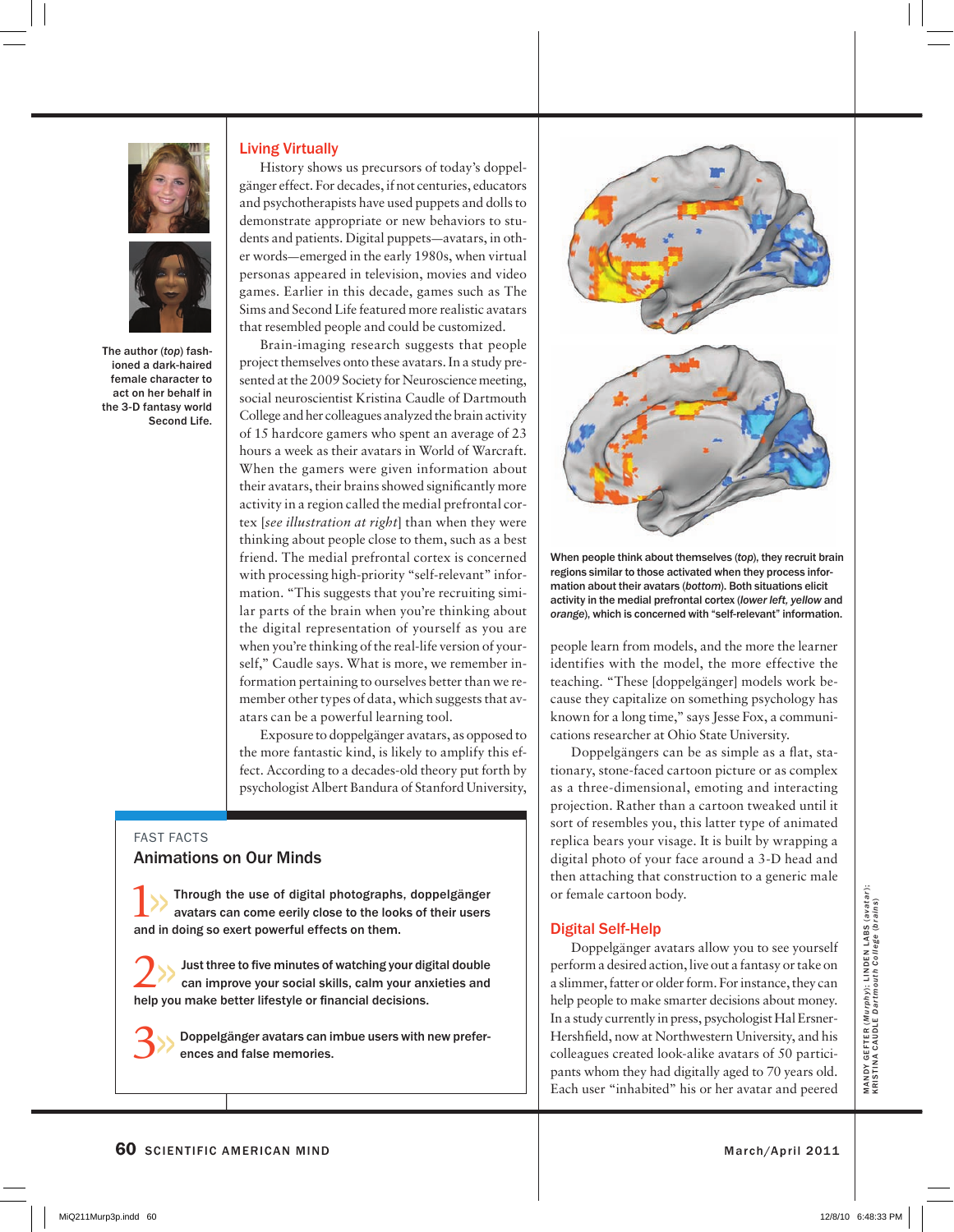

People learn

identifies with the model the more effective the teaching.

out onto the virtual scenery from its perspective. Because of this viewpoint, researchers had some participants look in a virtual mirror to acquaint themselves with their senior selves while they answered questions known to enhance identification with an avatar, such as "What is your greatest fear?" and "What is your greatest hope?"

Participants were then told to allocate

\$1,000 to four purposes: a special occasion, someone else, a short-term savings account and a retirement savings account. Those who had seen their older avatars opted to put twice as much into their retirement account as those who answered questions but did not see their aged selves. In a similar study published in 2006, exposure to senior counterparts lessened participants' prejudices against older people, the more the learner

as assessed by a questionnaire, as compared with the attitudes of subjects who did not meet their digitally aged doppelgängers.

In addition to giving people perspective, doppelgänger avatars may be able to modify behavior by providing vicarious reinforcement. In a study published in 2009, Fox, then at Stanford, and her colleagues created avatar doubles for 69 college and graduate students who then watched their artificial selves eat in a virtual-reality environment. The avatar sat in front of a bowl of carrots and a bowl of chocolates. When the avatar ate chocolate, it got fat, and when it munched on carrots it slimmed down. Afterward, participants filled out a survey, which was placed next to a bowl of chocolates. The female participants who witnessed their avatars gaining and losing weight and felt immersed in the scenario consumed less of the available chocolate than did those whose avatars did not change or who did not buy into the virtual experience. Many of the women thought the visual reinforcement had altered their attitude and behavior. "Even though I really dislike carrots," one said, "I liked watching myself get thinner, so watching the weight loss take place made me want to eat more healthily."

On the other hand, men who felt immersed in the experiment ate more chocolate than did men who found the virtual environment lacking. Researchers are not sure how to explain this difference between men and women but suspect the effect

might be social: men who sit down to a meal with others tend to eat more than they do alone, whereas women who dine with company eat from models, and

less. Participants seemed to be reacting to their doppelgängers as though they were dining with another person. Any incentive-based weight-loss avatar applications might have to address such subtleties. Nevertheless, Fox believes the technology is promising. "We got these effects from just three to five minutes of exposure," she says.

"Who knows what would happen if people watched something like this every day?"

In a similar vein, avatar animations could motivate us to exercise. In another 2009 experiment by Fox's team, students who saw themselves as avatars running on a treadmill and becoming increasingly fit-looking engaged in more physical activity in the next 24 hours than did those who saw their avatars standing still, looking bored. Students with the active avatars reported walking more blocks, climbing more stairs and hitting the gym more than did their control counterparts. "These are powerful persuasive models that can get us to change behaviors that we may even be resistant to changing," Fox says, although she cannot yet say how long the effects of

## (The Author)

SAMANTHA MURPHY is a freelance writer living in Pennsylvania.

Creating digitally aged avatars of individuals can give these people perspective, increasing the amount they save for retirement, for example.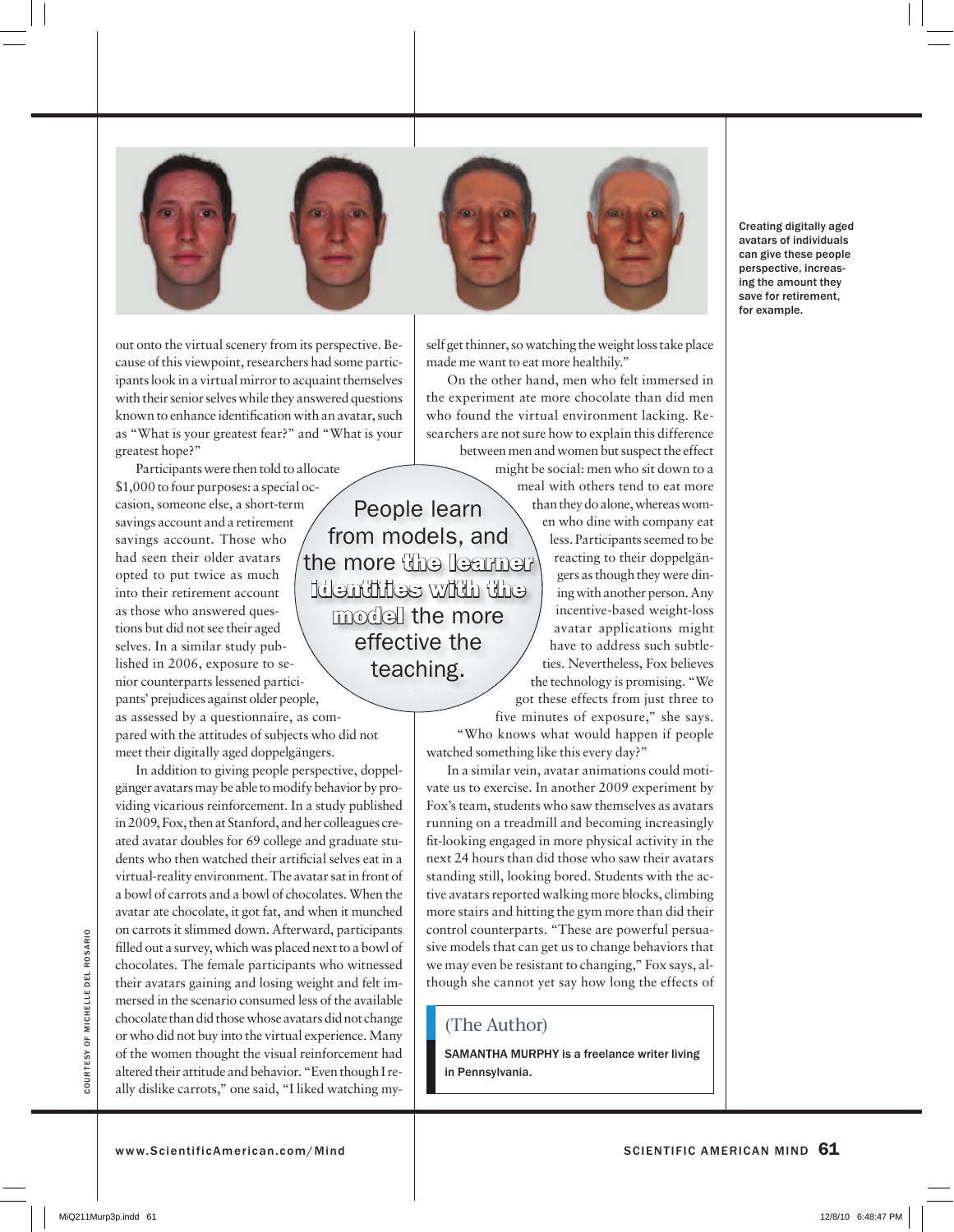such interventions could last. Now she and her team are developing a program using photorealistic avatars that develop either benign moles or cancerous growths when exposed to the sun. It is designed to encourage users to protect their skin more reliably.

Psychologists and counselors have also begun using avatars to deliver therapy to clients who have phobias, a history of trauma, addictions, Asperger's syndrome or social anxiety. Indeed, almost a

decade of research shows that virtual reality–based treatments are at least as effective as more traditional modalities, and "avatar therapy" is poised to be on the rise over the next few years. For instance, Stanford cognitive psychologist Jeremy Bailenson and psychiatrist Hoyle Leigh of the University of California, San Francisco, are studying the use of doppelgängers to teach people with schizophrenia, who have trouble making

appropriate facial expressions, to smile. The program will show patients their avatar selves smiling in various situations.

Bailenson and psychologist Peter Mundy of the University of California, Davis, are also developing doppelgänger avatars that train people with Asperger's to make appropriate eye contact. When the subject embodies his or her avatar and looks into the eyes of another avatar, the avatar "friend" remains vivid. But when the subject's digital eyes look elsewhere, the other avatar starts fading away. By working to keep the other avatar visible (if only because that is the point of the game), patients will, the re-

Personalizing advertisements with pictures of individuals could exert particular power over consumers. People preferred a brand of soft drink that appeared with their own picture to one accompanied by a photograph of a stranger or shown with only a text endorsement.



searchers hope, learn to make and maintain eye contact in real life. Similar avatar programs could provide virtual social cues and stimulation to help people with social phobias (and those who are simply shy) gain courage to interact with others.

#### Cartoons in Control

Avatars can also be used for less virtuous purposes, such as making us feel more favorably

Avatar programs could provide social cues and stimulation to help people with social phobias gain courage to interact.

disposed toward a product or political candidate than we might otherwise be. Already commercials feature actors who look, sound and act like the people in the community they target, to get consumers to envision themselves as owners or users of a particular product. A doppelgänger avatar might be an even more powerful way to accomplish the same goal.

In 2010 researchers at Stanford's Virtual Human Interaction Lab decided to test the power of avatars

to influence consumers. They asked 80 students to log on to a Web site and watch virtual endorsements of fictitious soft-drink brands. Some brands appeared on billboards with text endorsements only; others were shown with a picture of a stranger or a picture of the participant as a spokesperson [*see illustration below*]. In a survey asking which brand participants preferred, most chose the one that appeared with their own image. This finding suggests that advertisers might benefit from poaching static images of individuals—from, say, social media sites such as Facebook—to personalize their pitches.

The most alluring spokesbeings of all, however, might be fully maneuverable doppelgänger avatars of the type featured in high-immersion virtual worlds such as Second Life. When Stanford students entered an immersive virtual setting featuring their doppelgänger in a soft-drink T-shirt, they highly endorsed the product on the shirt—provided they could control and manipulate their digital replica. (Students responded negatively, however, to doppelgängers they could only watch but not control; in this case, they opted for the competing beverage displayed on a stranger avatar's T-shirt.)

Such studies indicate the degree to which our opinions may be vulnerable to influence by anyone who decides to take and manipulate our digital image and put it before us. "Our identities are on the verge of becoming that mash-up of our physically real and virtual self or selves," says sociologist Sherry Turkle